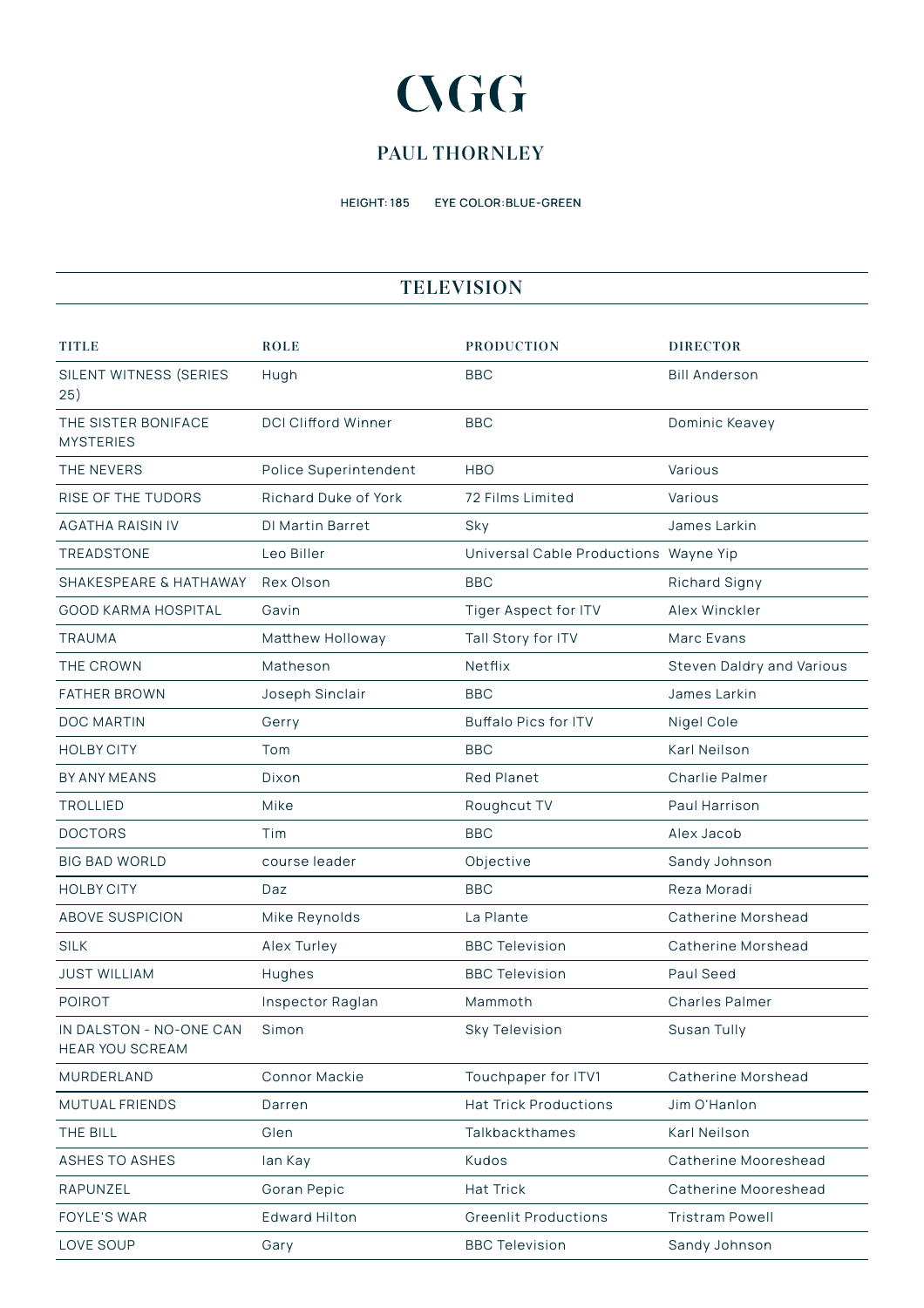| <b>TITLE</b>                | <b>ROLE</b>     | <b>PRODUCTION</b>          | <b>DIRECTOR</b>                   |
|-----------------------------|-----------------|----------------------------|-----------------------------------|
| LIFE BEGINS (3 SERIES)      | Jeff            | Granada Television         | Charlie Palmer/M Dennis/J<br>Webb |
| <b>DEATH BECOMES HIM</b>    | Howard          | <b>BBC Television</b>      | John Greening                     |
| <b>RECOVERY</b>             | Gavin           | Tiger Aspect/BBC           | Andy DeEmmony                     |
| <b>VIVA BLACKPOOL</b>       | <b>Buttons</b>  | <b>BBC Television</b>      | Catherine Moorshead               |
| <b>DOCTORS</b>              | Stephen Brooks  | <b>BBC Television</b>      | Mike Connolly                     |
| <b>GREEN WING</b>           | Alan            | Talkbackthames             | Victoria Pile                     |
| THE BILL                    | Gordon McGowan  | <b>Thames Television</b>   |                                   |
| THE BRIEF                   | Liam            |                            | Jack Gold                         |
| <b>MIDSOMER MURDERS VII</b> | Sgnt Gill       | <b>Bentley Productions</b> | Peter Smith                       |
| <b>ALIBI</b>                | <b>PC Blake</b> | <b>ITV</b>                 | David Richards                    |
| <b>FAMILY AFFAIRS</b>       | Graham Talbot   | Channel 5                  |                                   |

### **STAGE**

| <b>TITLE</b>                                | <b>ROLE</b>                         | <b>PRODUCTION</b>                                   | <b>DIRECTOR</b>         |
|---------------------------------------------|-------------------------------------|-----------------------------------------------------|-------------------------|
| HARRY POTTER AND THE<br><b>CURSED CHILD</b> | Ron Weasley                         | Lyric Theatre New York                              | John Tiffany            |
| HARRY POTTER AND THE<br><b>CURSED CHILD</b> | Ron Weasley                         | Palace Theatre                                      | John Tiffany            |
| A CHORUS OF DISAPPROVAL                     | lan Hubbard                         | <b>Harold Pinter Theatre</b>                        | <b>Trevor Nunn</b>      |
| <b>LONDON ROAD</b>                          | various                             | <b>National Theatre</b>                             | <b>Rufus Norris</b>     |
| THE THREE MUSKETEERS                        | Athos                               | Rose Theatre, Kingston                              | <b>Francis Matthews</b> |
| IT'S A WONDERFUL LIFE                       | George                              | <b>Wolsey Theatre Ipswich</b>                       | Peter Rowe              |
| IN THE RED AND BROWN<br><b>WATER</b>        | O Lee Roon/The Man From S Young Vic |                                                     | Walter Meierjohann      |
| THE MIRACLE                                 | Ginger                              | Royal National Theatre                              | Paul Miller             |
| <b>NOT A GAME FOR BOYS</b>                  | Tony                                | Manchester Library Theatre                          | Simon Pittman           |
| PRIVATE FEARS IN PUBLIC<br><b>PLACES</b>    | Dan                                 | Stephen Joseph<br>Theatre/59E59 Theater New<br>York | Alan Ayckbourn          |
| <b>NOISES OFF</b>                           | Tim Allgood/Gary Lejeune            | Royal National Theatre                              | Jeremy Sams             |
| SPEND SPEND SPEND                           | Matt                                | Pola Jones                                          | Jeremy Sams             |
| <b>ESCAPE FROM</b><br>PTERODACTYL ISLAND    | Robert Worthington                  | <b>Brave New World</b>                              | Philip George           |
| HAMLET (GREENWICH<br>THEATRE)               | Guildenstern/Osric                  | Theatre Unlimited                                   | Chris Geelan            |
| UP ON THE ROOF                              | Scott                               | Colchester Mercury Theatre Jenny Darnell            |                         |
| <b>SOUTH PACIFIC</b>                        | Proffessor                          | Sheffield Crucible Theatre                          | Deborah Paige           |
| A MIDSUMMER NIGHT'S<br><b>DREAM</b>         | Snug The Joiner                     | New Shakespreare Company Rachel Kavanaugh           |                         |
| KISS ME KATE                                | Ralph/Hortensio                     | New Shakespeare Company                             | lan Talbot              |
| PAINT YOUR WAGON                            | Mike Mooney                         | New Shakespeare Company                             | lan Talbot              |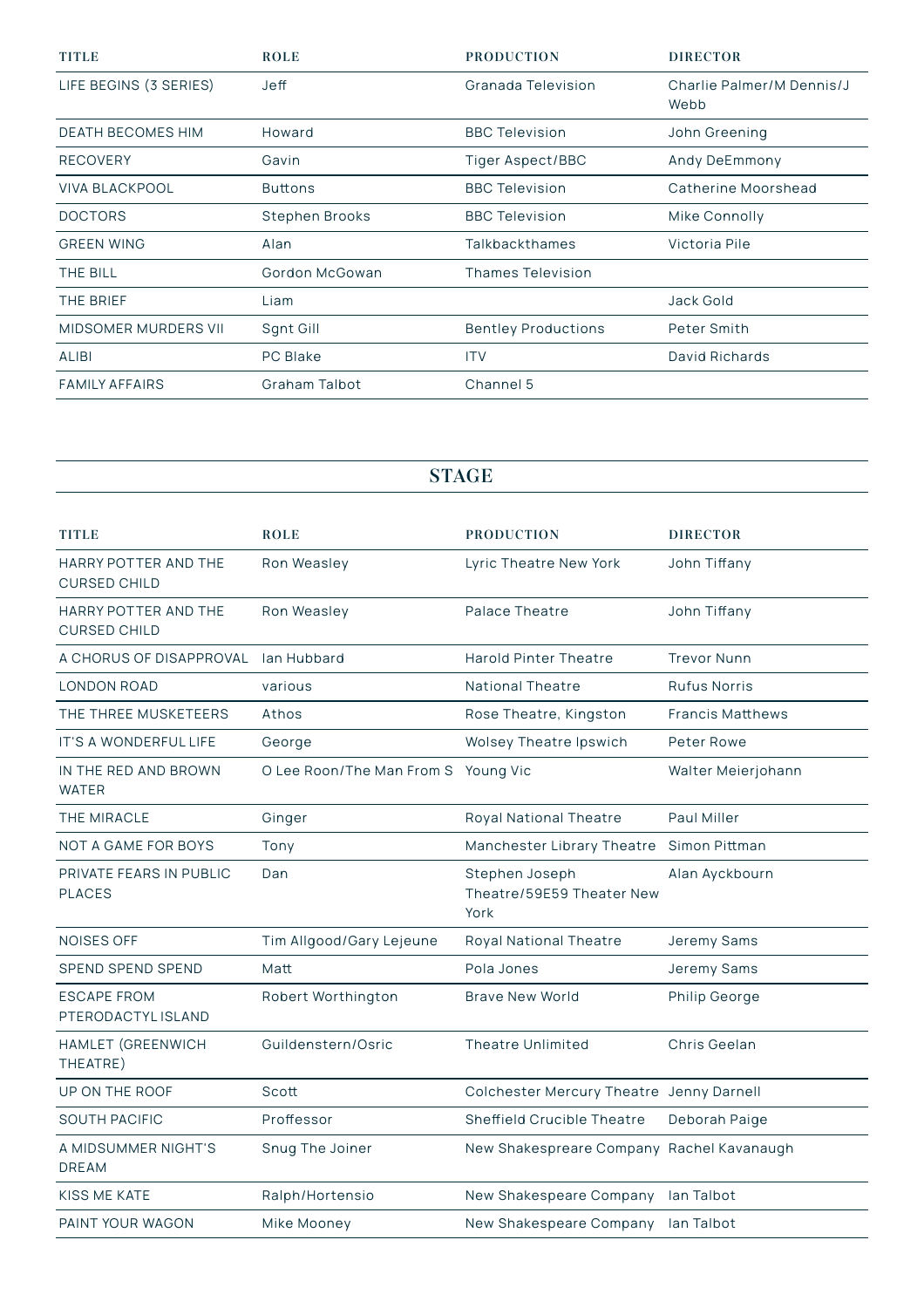| <b>TITLE</b>                            | <b>ROLE</b>          | <b>PRODUCTION</b>                 | <b>DIRECTOR</b>        |
|-----------------------------------------|----------------------|-----------------------------------|------------------------|
| <b>SCROOGE</b>                          | Topper/Bob Cratchitt | Apollo/BCC Productions            | <b>Tudor Davies</b>    |
| THE TEMPEST                             | Francisco            | Regent's Park Open Air<br>Theatre | <b>Patrick Garland</b> |
| ALL'S WELL THAT ENDS WELL The Astringer |                      | Regent's Park Open Air<br>Theatre | Helena Kaut-Howson     |

# **FEATURE FILM**

| <b>TITLE</b>          | <b>ROLE</b>         | <b>PRODUCTION</b>                 | <b>DIRECTOR</b>            |
|-----------------------|---------------------|-----------------------------------|----------------------------|
| THE MERCY             | Portishead Operator | <b>BBC Films</b>                  | James Marsh                |
| <b>MINIONS</b>        | News Reporter       | <b>Illumination Entertainment</b> | Kyle Balda & Pierre Coffin |
| THE BROTHERS GRIMSBY  | Clive Graves        | Big Talk                          | Louis Leterrier            |
| LONDON ROAD           | Dodge               | Cuba Pictures                     | <b>Rufus Norris</b>        |
| <b>MAN UP</b>         | Adam                | Big Talk                          | <b>Ben Palmer</b>          |
| CAMERA TRAP           | Nicholas            | Cinema NX                         | Alex Verner                |
| <b>LES MISERABLES</b> | Constable Valert    | <b>Working Title</b>              | Tom Hooper                 |
| <b>BROKEN</b>         | Duncan              | <b>Broken Films</b>               | <b>Rufus Norris</b>        |
| THE SOMNAMBULISTS     | Man 7 - The Sniper  | No Bad Films                      | Richard Jobson             |
| <b>METAMORPHOSIS</b>  | Gregor Samsa        | <b>Attractive Features</b>        | Chris Swanton              |
| R.I.P. T.V.           | Rob                 | Neil Ferguson                     | Neil Ferguson              |
| <b>LOVE NEST</b>      | J.P.                |                                   | Marn Davies                |
| THE PRO               | Sinbad              |                                   | <b>Toby Leslie</b>         |

#### **VOICE OVER**

| <b>TITLE</b>                                                    | <b>ROLE</b> | <b>PRODUCTION</b> | <b>DIRECTOR</b>        |
|-----------------------------------------------------------------|-------------|-------------------|------------------------|
| BRAVO TWO ZERO                                                  | Narrator    | Random House      | Jennifer Lewis         |
| LIVE FIRE                                                       | Narrator    | Isis              |                        |
| FIRST MEETING OFTHE INT.<br>RECIPE CARD TOP TRUMP<br><b>SOC</b> | Morrisey    | Harry Hill        | Steve Brown/Harry Hill |
| THE PROTECTOR                                                   | Narrator    | W.F.Howes Ltd     | White House Sound      |
| LAYER CAKE                                                      | Narrator    | WF Howes Ltd      | White House Sound      |

| <b>DOCUMENTARY</b>                              |             |                        |                 |  |
|-------------------------------------------------|-------------|------------------------|-----------------|--|
| <b>TITLE</b>                                    | <b>ROLE</b> | <b>PRODUCTION</b>      | <b>DIRECTOR</b> |  |
| SCAMS, CLAIMS AND<br><b>COMPENSATION CLAIMS</b> | Narrator    | Channel 4 Cutting Edge |                 |  |